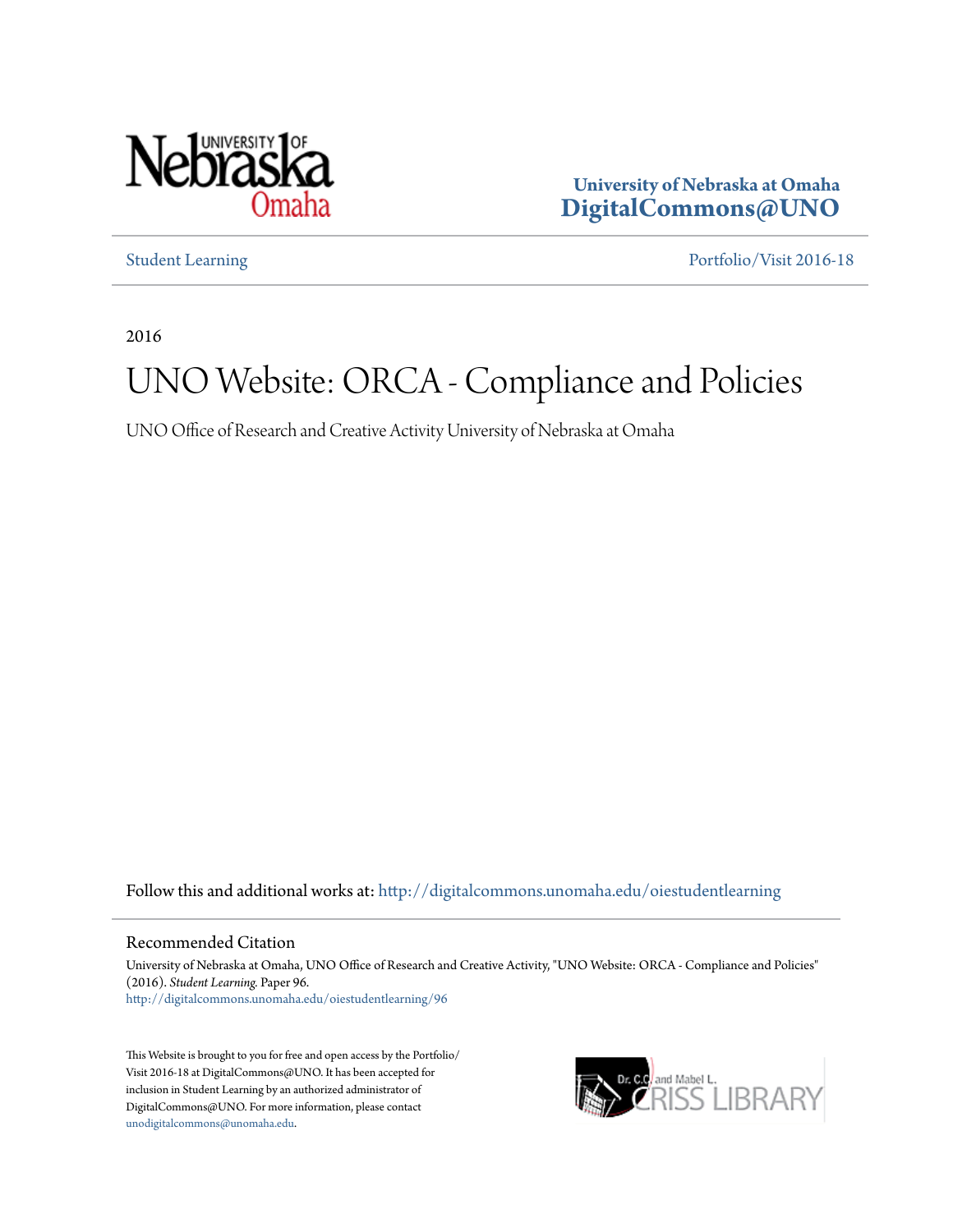

# **Compliance and Policies**

**Compliance and Policies** 

#### **MavGrants**

Institutional Review Board (IRB)

Institutional Animal Care and Use Committee (IACUC)

**Institutional Biosafety Committee** (IBC)

UNO / Office of Research and Creative Activity / Compliance and Policies

UNO is committed to ensuring ethics, honesty, and integrity in the pursuit of our efforts in education, research, and outreach. The Office of Research and Creative Activity (ORCA) provides guidance, resources, and oversight to ensure that UNO and its project directors are in compliance with the regulations and policies that apply to UNO activities.

### Research Compliance

The three research regulatory compliance committees ore shored with the University of Nebraska Medical Center where the committees' administrative offices ore located. UNO faculty serve as campus representatives on these committees.

| Institutional<br><b>Review Board</b><br>for the<br><b>Protection of</b><br>Human<br>Subjects (IRB) | The IRB assures the protection of all human subjects in research projects<br>conducted by anyone on the premises of UNO and provides oversight for all<br>research that is conducted elsewhere by UNO faculty, students, staff, or other<br>representatives. The IRB also protects the investigator and the institution<br>through a comprehensive review process. |
|----------------------------------------------------------------------------------------------------|--------------------------------------------------------------------------------------------------------------------------------------------------------------------------------------------------------------------------------------------------------------------------------------------------------------------------------------------------------------------|
| Institutional                                                                                      | The IACUC assists faculty, students, and staff in upholding UNO's determination                                                                                                                                                                                                                                                                                    |
| <b>Animal Care</b>                                                                                 | to assure the finest care and most humane utilization of our laboratory animals.                                                                                                                                                                                                                                                                                   |
| and Use                                                                                            | To this end, every research, testing, and teaching project involving the use of a                                                                                                                                                                                                                                                                                  |
| Committee                                                                                          | live, vertebrate animal must be reviewed and approved by the IACUC prior to                                                                                                                                                                                                                                                                                        |
| (IACUC)                                                                                            | <i>initiation</i>                                                                                                                                                                                                                                                                                                                                                  |
| Institutional                                                                                      | The IBC ensures the health and safety of all personnel working with                                                                                                                                                                                                                                                                                                |
| <b>Biosafety</b>                                                                                   | biohazardous agents. The IBC makes certain that research conducted at the                                                                                                                                                                                                                                                                                          |
| Committee                                                                                          | Institution is in compliance with federal guidelines and policies and reviews                                                                                                                                                                                                                                                                                      |
| (1BC)                                                                                              | individual research proposals for biosafety concerns.                                                                                                                                                                                                                                                                                                              |

UNO Environmental Health and Safety is responsible for monitoring regulatory compliance and safety oversight of research programs that include biohazardous materials {e.g. human, animal or plant pathogens; human cell lines, blood or tissues), recombinant DNA/transgenic organisms, hazardous materials, and radioactive materials.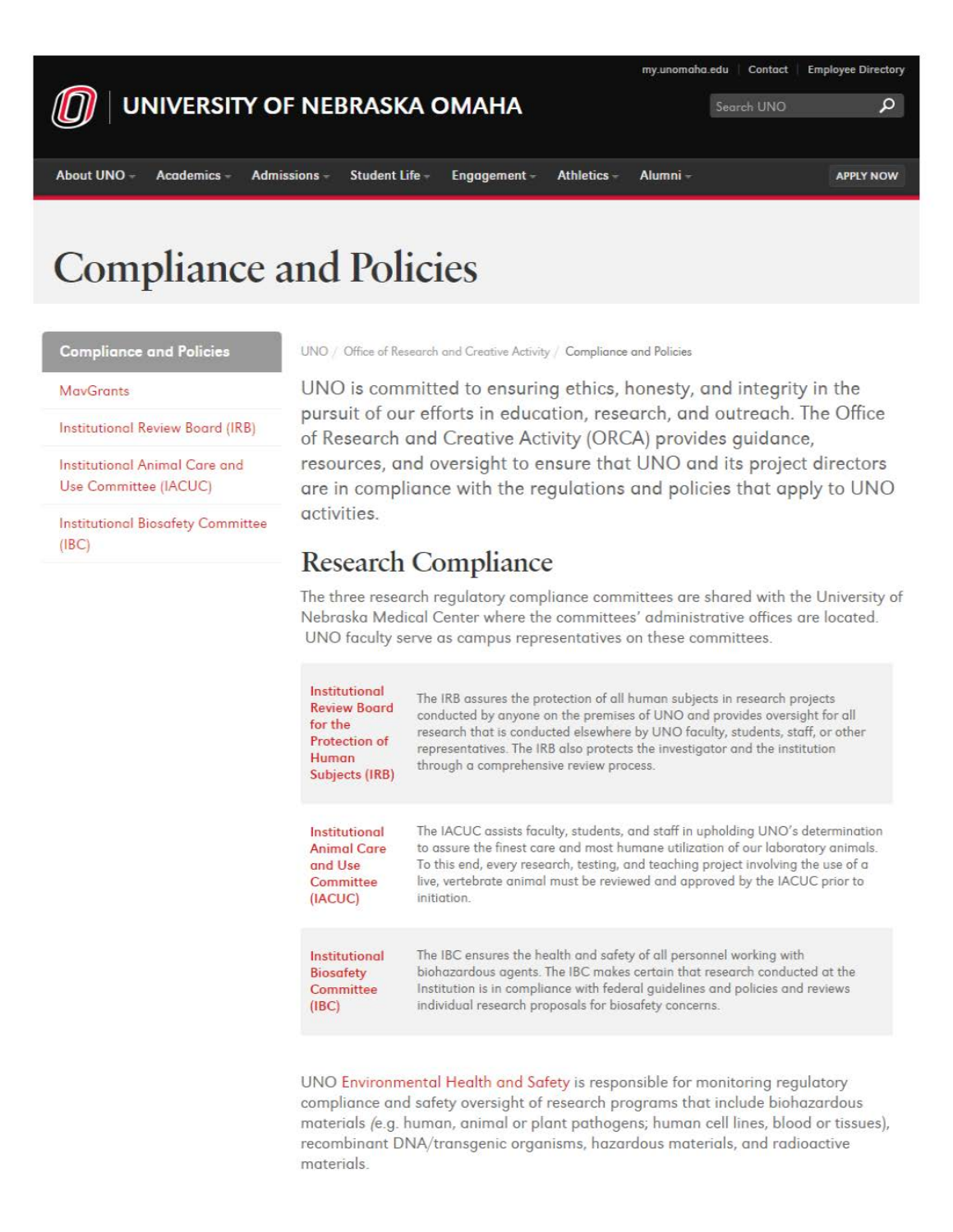### Research Integrity

Responsible Conduct of Research (RCR): In response to a January 2010 federal certification requirement, the Office of Research and Creative Activity, with administrative support from the Office of Sponsored Programs and Research, oversees t he delivery of appropriate training in the responsible and ethical conduct of research to undergraduate, graduate, and postdoctoral researchers who conduct research with t he support of any National Science Foundation funding and certain types of National Institutes of Health funding. Further information on Responsible Conduct of Research:

- RCR Policy for UNO
- NSF Resources for Responsible Conduct of Research
- NIH Office of Research Training in the Responsible Conduct of Research
- DHHS ORI Introduction to the Responsible Conduct of Research

**Financial Conflict of Interest:** The guiding principle of UNO's Financial Conflict of Interest (FCOI) policy is that apparent or actual conflicts of interest should be identified and managed and/or eliminated as appropriate. In many cases, public identification of the COI constitutes management of the conflict. Certain federal agencies including NIH require current FCOI training and periodic disclosure at specific times during the proposal submission and award process.

### Regulatory Compliance

**Export Control:** All institutions of higher education and their faculty, staff, and students must comply with export controls, which are designed to ensure that sensitive information, technology, software, biological and chemical agents, equipment, and know-how are not employed for purposes other than their intended use. In case of violations, criminal sanctions, including substantial fines and even prison terms, can be applied. Further information on Export Controls:

- What is Export Control?
- Activities Subject to Export Control Regulations

Uniform Guidance: The Uniform Guidance (UG) applies to all new federal awards issued on or after December 26, 2014. Modifications adding new funding to awards issued prior to that date may also include a clause updating the terms of the award to fall under UG.

On December 26, 2013, the Office of Management and Budget (0MB) released its final rule of "Uniform Administrative Requirements, Cost Principles, and Audit Requirements for Federal Awards" (2 CFR Chapters I, II, Part 200, et al), and later provided *interim updates.* This guidance to federal agencies consolidates and replaces eight 0MB Circulars such as the A-110 (Administrative requirements), A-21 (Cost principles), and A-133 (Audit requirements).

Further information on Uniform Guidance can be found here.

**Intellectual Property:** Intellectual Property (IP} includes inventions and other creative works and/or materials that may be protected under the patent, trademark, and/or **f"nn,rrinht lnu,c- ThQ Rnnrrl nf Qgngntc- nu.,nc- nll in,1gntinnc- mruf.c::t h\l I lh.l() ,g,mnlrn,,::u:ac-**